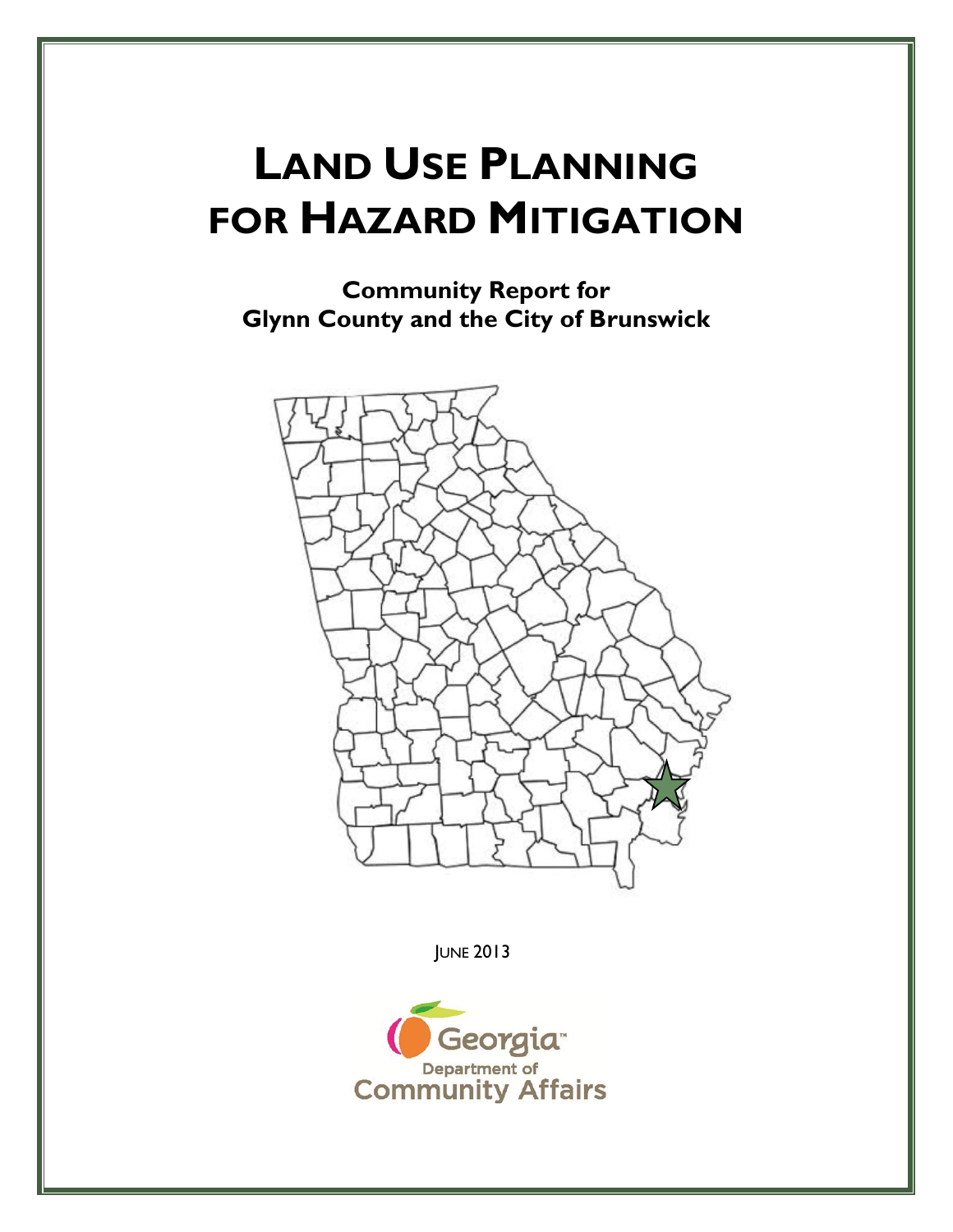# **ACKNOWLEDGEMENTS PAGE**

#### **GEORGIA DEPARTMENT OF COMMUNITY AFFAIRS**

Jim Frederick, Director *Office of Planning and Environmental Management*

Elizabeth Smith, AICP, Senior Planner *Office of Planning and Environmental Management*

Dee Leclair, Disaster Resilient Building Codes Grant Project Manager *Office of Construction Codes*

Terry Jackson, **Director** *Office of Mapping and Decision Support Systems*

#### **GEORGIA EMERGENCY MANAGEMENT AGENCY**

Terry Lunn, Director *Hazard Mitigation Division*

Dee Langley, Planning Program Manager *Hazard Mitigation Division*

#### **AMEC E&I, INC.**

Lee Walton, AICP David Stroud, CFM Paige Hatley, AICP

AMEC Environment and Infrastructure, Inc., produced this document for the Georgia Department of Community Affairs under contract #42800-DCA0000002 with funding made possible by the U.S. Department of Housing and Urban Development's (HUD) Community Development Block Grant (CDBG) Program, Supplemental Disaster Recovery Funds, Forward Thinking Land Use (Grant# B-08-DI-13-0001).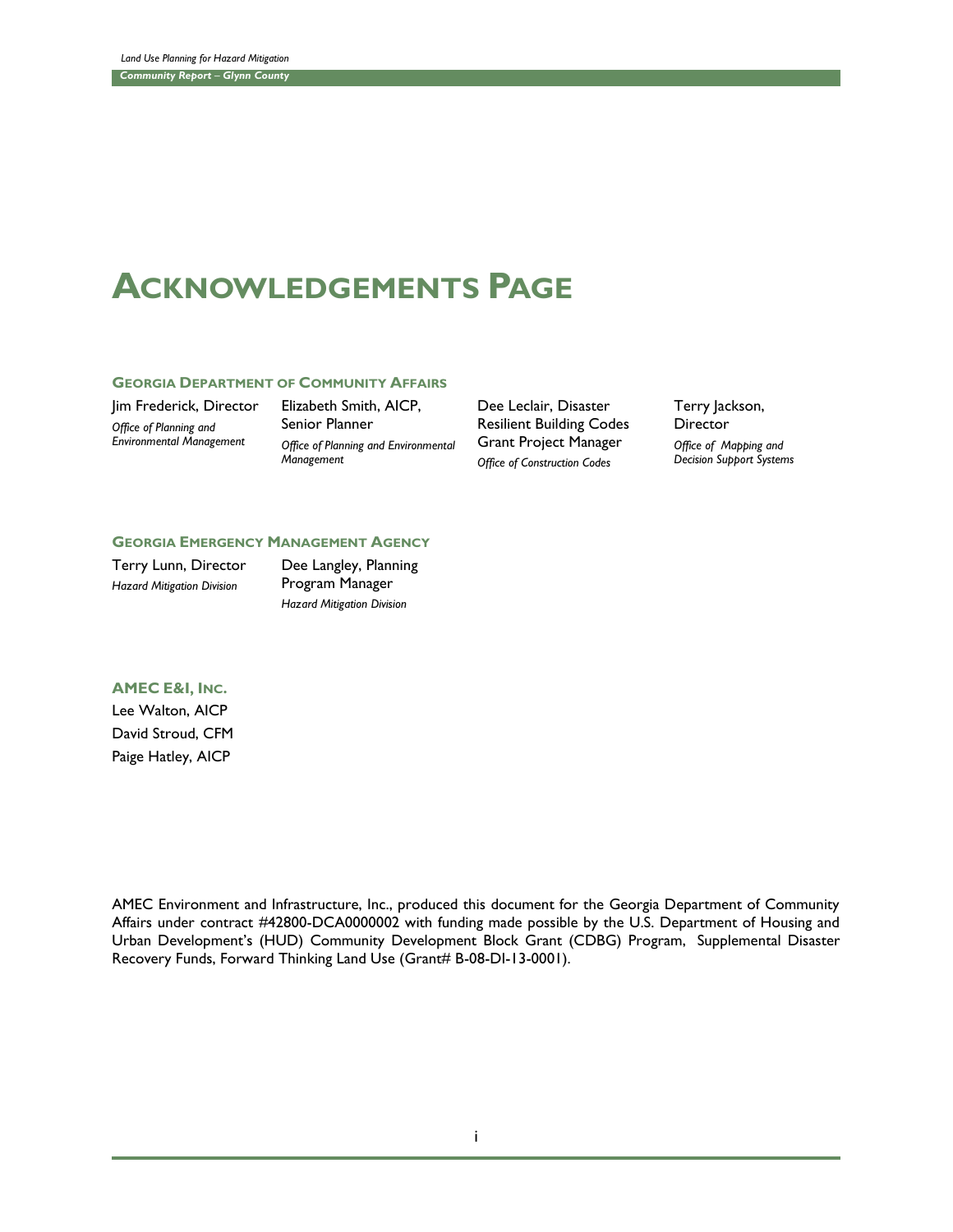# INTRODUCTION

In 2008 a presidential disaster declaration included 20 Georgia counties and 87 Georgia cities that were impacted by severe storms, tornadoes and flooding. To assist these counties and cities with their ability to prepare for future hazards and to be more disaster resilient by limiting the interruption of the hazards on the local community, the Georgia Department of Community Affairs (DCA) conducted a comparative analysis and assessment of the affected communities' 5 year hazard mitigation plans and 20-year local land use plans (comprehensive plans). Applicable regional plans were also evaluated.

Results of the analyses for each county are presented in Community Reports. Each report provides a framework for understanding the benefits of coordinating land use planning with hazard mitigation planning, and is organized into the following sections:

- 1. How To: Principles for Integration of Land Use Planning and Hazard Mitigation Planning
- 2. Key Findings: Comparative Plan Analysis
- 3. Recommendations: Next Steps for Your Community and Regional Commission

This Community Report specifically addresses Glynn County and the City of Brunswick, which are member jurisdictions of the Coastal Regional Commission (CRC).

# 2008 PRESIDENTIAL DISASTER **DECLARATION**

#### SEVERE STORMS AND TORNADOES

Counties:

Bartow, Burke, DeKalb, Floyd, Fulton, Jefferson, Polk

#### SEVERE STORMS AND FLOODING

Counties:

Bibb, Carroll, Crawford, Douglas, Emanuel, Glynn, Jefferson, Jenkins, Johnson, Laurens, McIntosh, Treutlen, Twiggs, Wilkinson

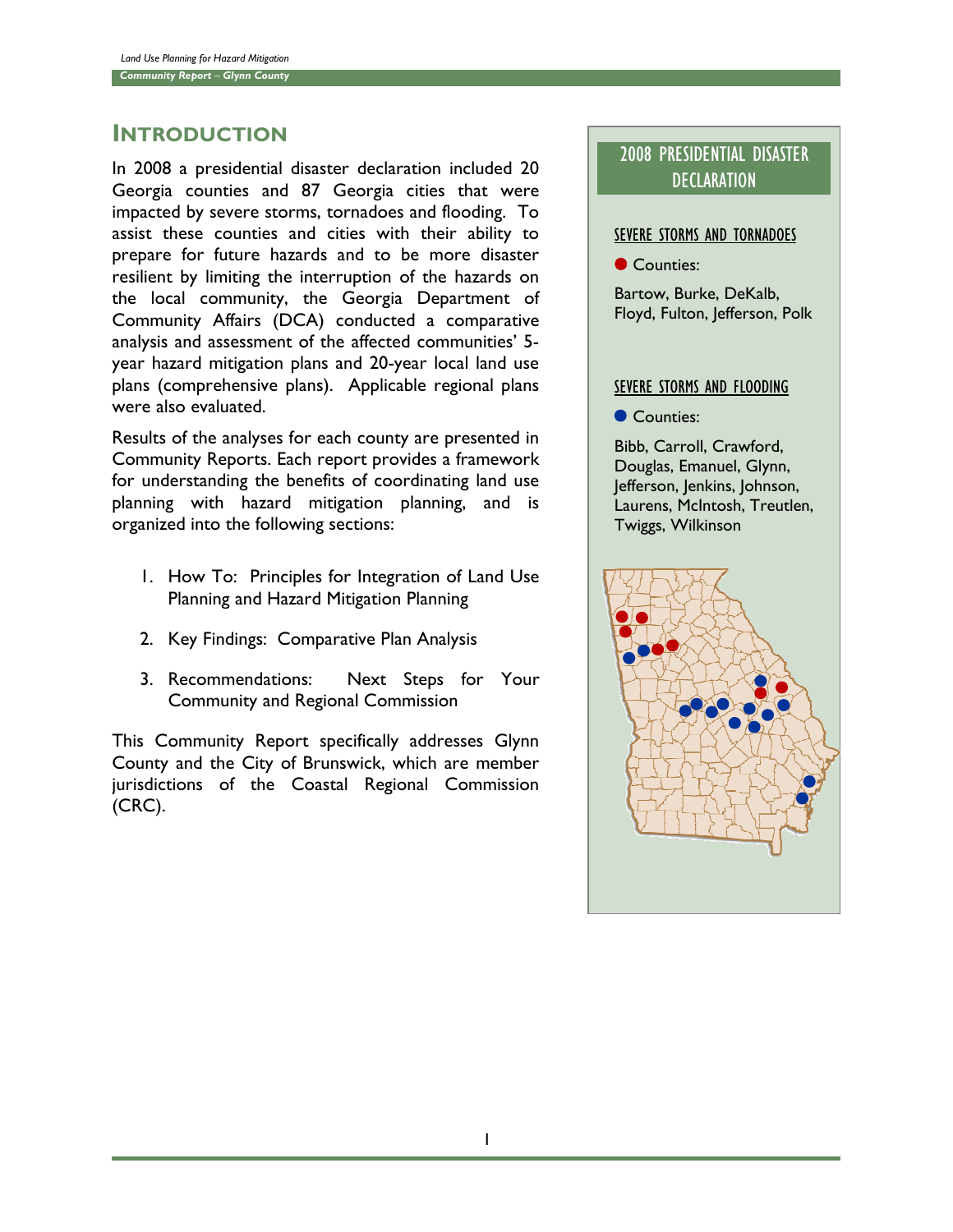# **HOW TO: PRINCIPLES FOR INTEGRATING LAND USE PLANNING AND HAZARD MITIGATION PLANNING**

# *The Role of Local Plans*

Most communities in Georgia have an approved hazard mitigation plan in compliance with the requirements of the *Robert T. Stafford Disaster Relief and Emergency Assistance Act*, as amended by the Disaster Mitigation Act of 2000 (DMA). An approved hazard mitigation plan under these regulations ensures a community's continued eligibility for federal pre- and post-disaster assistance.

Most communities in Georgia also have an adopted comprehensive land use plan that complies with DCA guidelines, as well as environmental regulations, zoning regulations and/or land development regulations that implement land use policies. These policies and ordinances are typically enacted to address a wide range of issues including those related to quality of life and economic development. But they can also play an important role in a community's preparedness for natural disasters.

The local planners and others who author comprehensive plans are typically less involved in hazard mitigation planning than comprehensive planning, if they are involved at all. This common gap in coordinated planning can limit a community's ability to fully analyze and reduce risks associated with disasters. Coordinated planning is needed to ensure consistency among local plans, policies and programs. In particular, a comprehensive plan's goals, policies and recommendations should relate to those of the hazard mitigation plan for the community.

Participation by emergency managers, floodplain managers, engineers and planners in planning processes can benefit both hazard mitigation plans and comprehensive plans by strengthening the relationship between the two. A hazard mitigation plan can identify existing vulnerabilities and the preparedness of suitable response and recovery operations in the near term, while a comprehensive plan affords an opportunity to mitigate longer-term risks by promoting suitable development patterns.

## DEFINITION: HAZARD MITIGATION

The Federal Emergency Management Agency (FEMA) defines mitigation as "the effort to reduce loss of life and property by lessening the impact of disasters." This is achieved through *risk analysis*  (mapping, hazard mitigation plans), *risk reduction* (land use and building practices, regulations and mitigation practices) and *risk insurance*  (flood insurance).

<http://www.fema.gov/mitigation#1>

The Code of Federal Regulation defines Hazard Mitigation as "any sustained action taken to reduce or eliminate the long-term risk to human life and property from hazards." (44 CFR 201.2)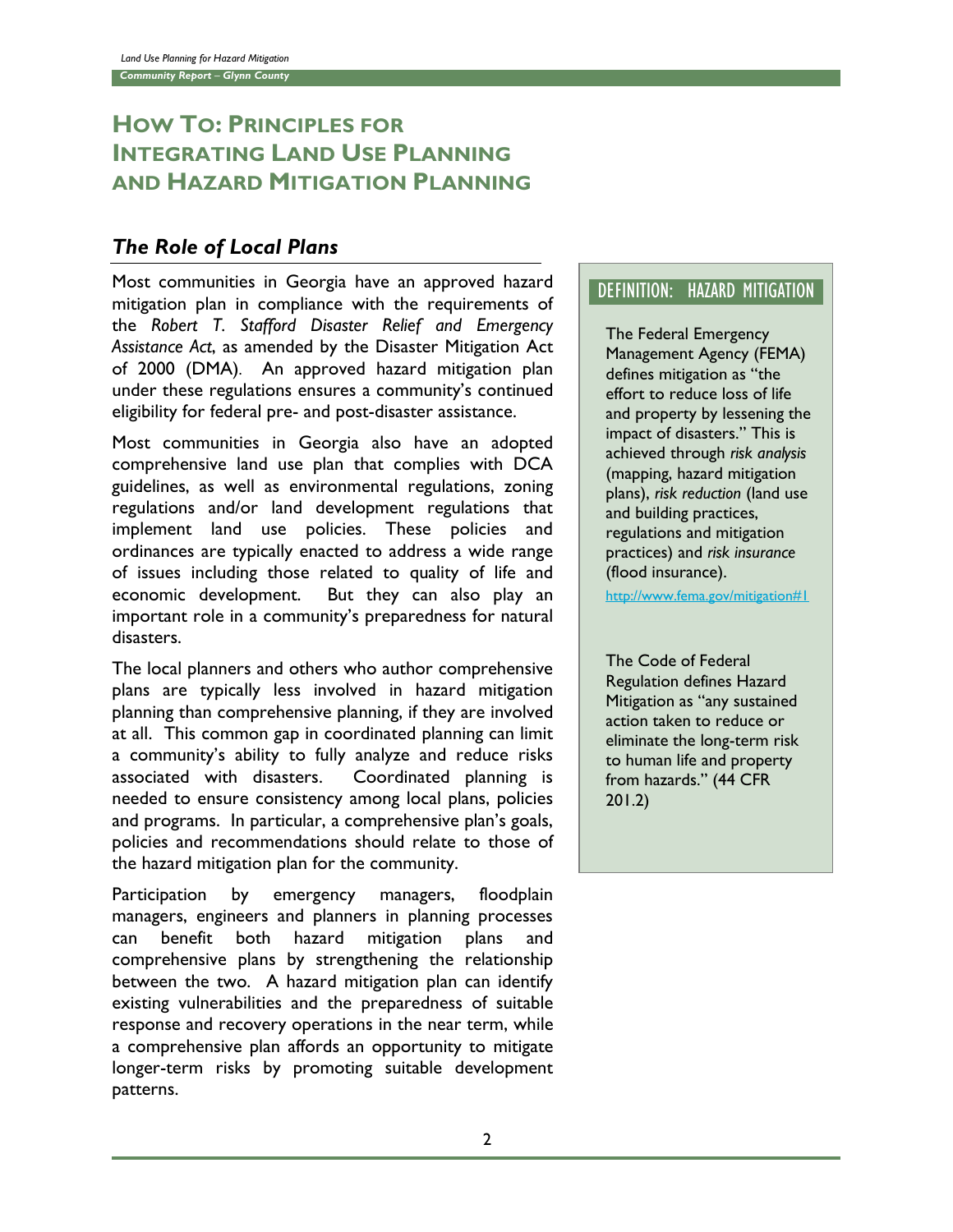# *Public Participation in the Planning Process*

There is an opportunity for local government officials, planners and emergency managers to leverage the common values of improving community safety and reducing losses of life and property by applying these values to both comprehensive planning and hazard mitigation planning. The public dialogue should be started before disasters strike. Informing the public about the importance of hazard mitigation in a predisaster setting can be accomplished through effective public outreach and education.

Engaging citizens, stakeholders, regional agencies and state agencies is a requirement of the DMA planning process. Most comprehensive planning processes involve the types of public meetings and participation activities that can also contribute to the hazard mitigation planning process.

To broaden the extent of public input for hazard mitigation planning, public participation programs for comprehensive plans (and any other plans with hazardrelated land use implications) should include community discussions about natural hazards. In many communities, a land use planning process, such as an update to a local comprehensive plan or a neighborhood area plan, is more interesting and visible to the public than the hazard mitigation planning process, and can therefore generate additional public input beneficial to hazard mitigation planning.

# *Planning Cycles & Plan Updates*

Hazard mitigation plans must be updated every five years for communities to remain eligible for federal pre- and post-disaster assistance. Local governments must also prepare, adopt, maintain, and implement a comprehensive plan in order to maintain qualified local government certification, and thereby remain eligible for selected state funding and permitting programs.

According to DCA's Minimum Standards and Procedures for Local Comprehensive Planning (Chapter 110-12-1, Effective January 1, 2013), local governments are required to prepare either annual or five year updates to the comprehensive plan's Community Work Program (CWP, previously called the Short-Term Work Program

## WHO SHOULD BE INVOLVED?

Planners / Zoning Administrators

Emergency Managers

Elected Officials

City or County Manager / Administrator

Planning Commission Members

Building Officials

Fire Officials

Floodplain Managers

Public Works Employees

Parks and Recreation Employees

Transportation Planners and Engineers

GIS Managers

Environmental Officials

Economic Development **Officials** 

Business Leaders / Developers

Public Information Officers

**Citizens** 

Non-Profit Agencies

State and Federal Agencies

Academia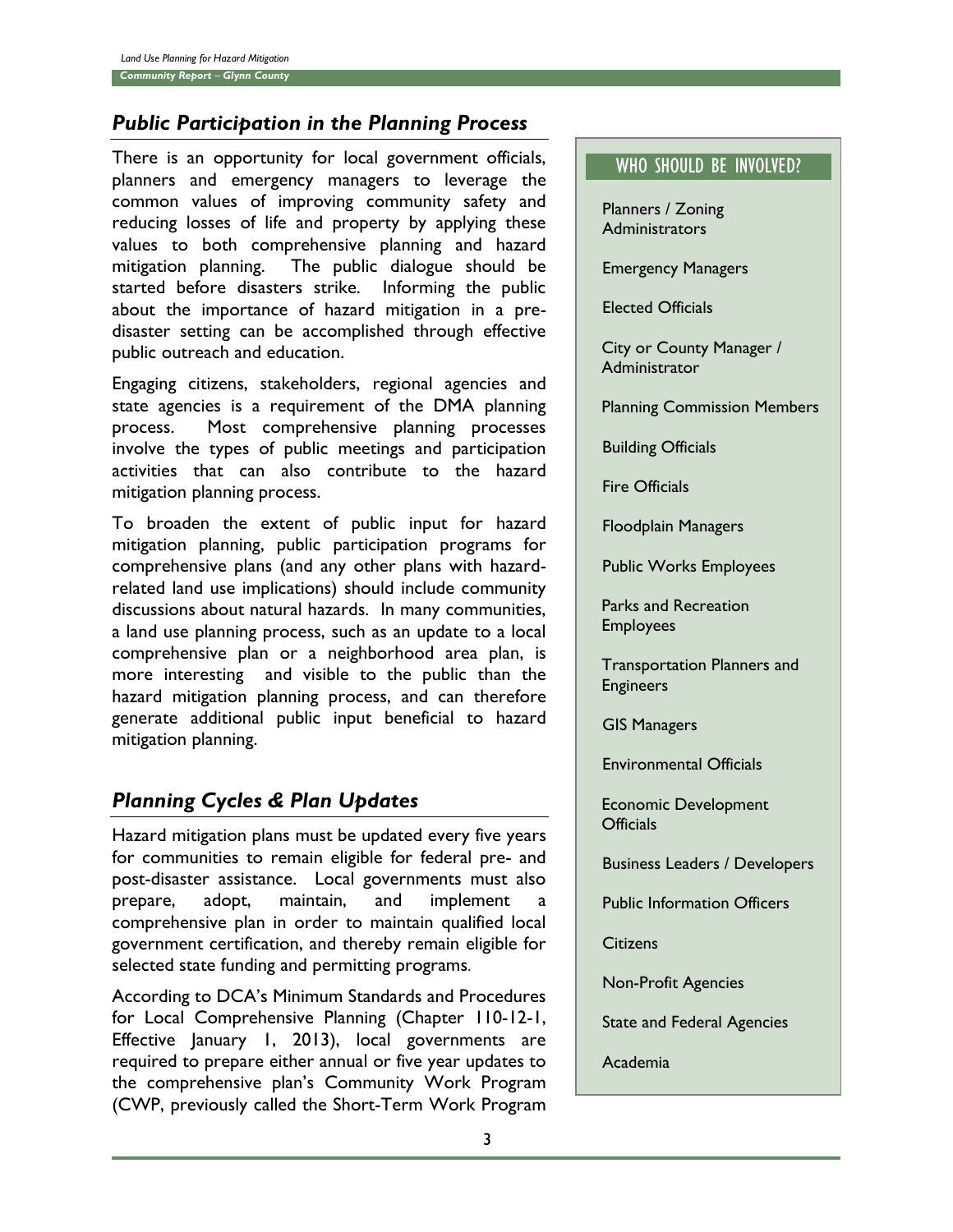in the 2005 Minimum Standards and Procedures) and five-year updates to the following plan elements: Needs and Opportunities, CWP, and Land Use. Hazard Mitigation is an optional element that is not identified in the standards but is appropriate for a community to consider including.

In order to remain eligible for state funding programs, each Regional Commission must prepare, adopt, maintain, and implement a regional plan. In accordance with DCA's Standards and Procedures for Regional Planning ("Regional Planning Requirements," Chapter 100-12-6, Effective July 1, 2009), a regional plan is required to be updated every five years. In addition, annual updates to the five-year Regional Work Program are required. The annual update also facilitates policy or mapping adjustments that may be needed to address hazard mitigation.

The established deadlines for updating Glynn County's comprehensive and hazard mitigation plans do not align (see table at right). It is advisable that the County and Brunswick work with the CRC and DCA to align the plan update deadlines. This will allow the principles of hazard mitigation planning and land use planning to more easily be addressed in a coordinated planning process.

In the near-term, the upcoming required updates to the CWP element of the comprehensive plan provide opportunities to identify common goals that are supported by the comprehensive and hazard mitigation plans. The CWP is the comprehensive plan's implementation program that lists the specific actions to be undertaken annually by the local government over five years.

When preparing the 2013 CWP update, community leaders can pull action items from the hazard mitigation plan and include them in the CWP. Supporting action items can also be amended into the CWP, such as:

- "Review comprehensive plan goals, objectives and policies to identify those that relate to hazard mitigation (e.g. future development, natural resource protection, community facilities and services, and transportation)"
- "Coordinate with the County Emergency Management Agency on the development of the

#### PLAN RECERTIFICATION DEADLINES: GLYNN COUNTY & BRUNSWICK

**Hazard Mitigation Plan:** 

*April 2017*

Short-Term Work Program/ Community Work Program: *October 2013*

Local Comprehensive Plan:

*October 2018*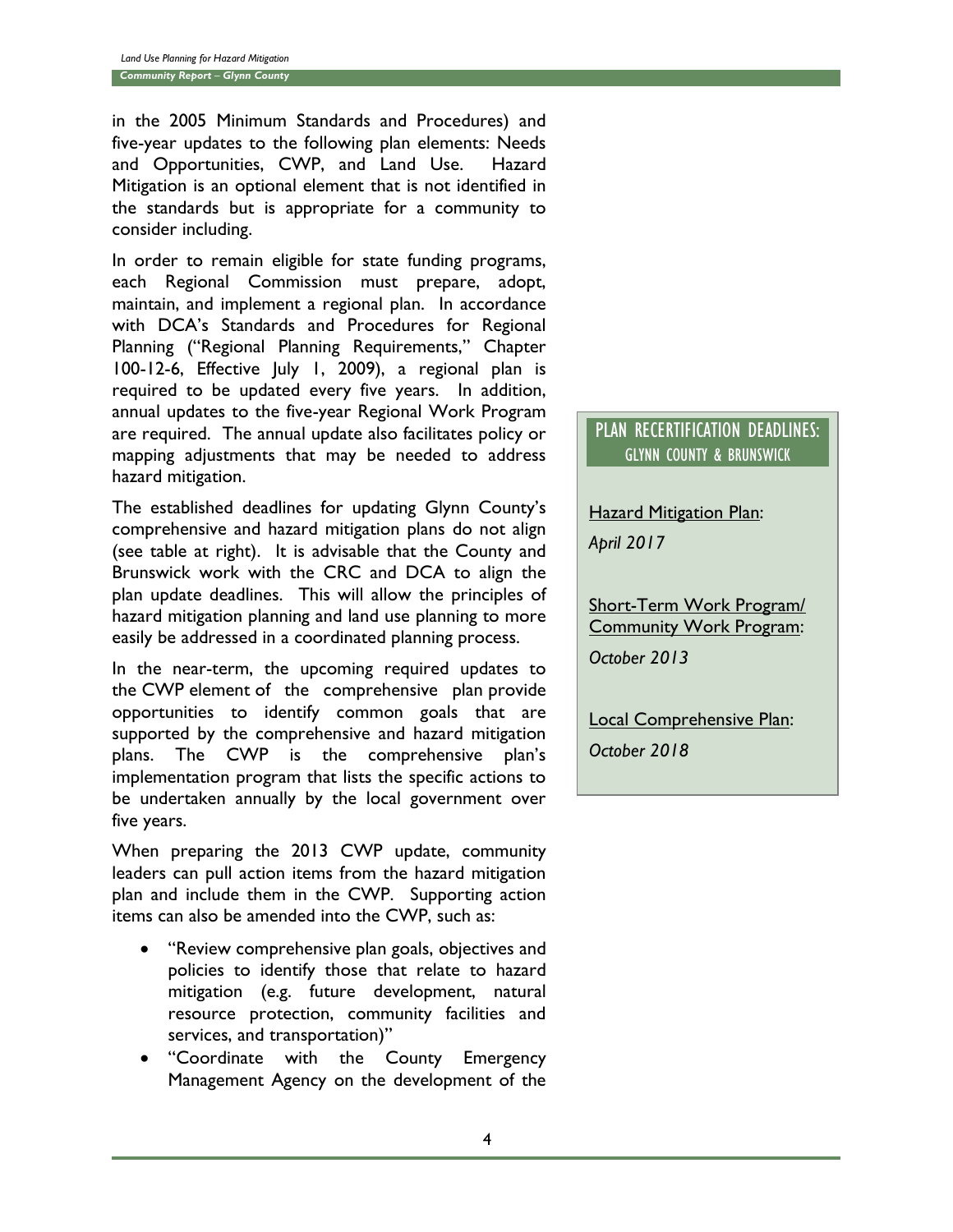hazard mitigation plan update, anticipated for 2017"

- "Include or incorporate by reference the County's hazard mitigation plan in future updates to the comprehensive plan"
- "Include Hazard Mitigation element in future comprehensive plan update"

# *Mapping Makes a Difference*

#### *Floodplain Mapping*

The detail and quality of the maps in hazard mitigation plans and comprehensive plans is an important factor in effectively demonstrating potential dangers to homes, businesses and critical facilities. This is especially true for floodplain mapping, where depth grids can indicate the potential depth of water on an individual property (see Figure 1), offering greater detail and information about potential risk. At a minimum, a community's current Flood Insurance Rate Map (FIRM) should be used in hazard mitigation planning and comprehensive planning to depict floodplains, ideally with parcels and major roads also shown on the map. The FIRM identifies Special Flood Hazard Areas (SFHA), which are the areas that would be covered by waters of the base flood ("100-year flood" or "1 percent annual chance flood").



*Figure 1.* Example of Use of Depth Grids in Floodplain Mapping (not Glynn County)

#### *Historical Mapping*

Historical mapping can give a perspective on how development can be impacted by future events. In hazard mitigation planning, it is common practice to include maps showing reported tornado event tracks and to factor this historic information into analysis and recommendations. Consideration of this type of information in comprehensive land use planning could result in land use recommendations that would lead a community to become more disaster resilient (see definition on page 6). Figure 2 shows an example of tornado touchdowns and paths mapping.

#### *Hazus-MH Mapping*

In recognition of the importance of planning in mitigation activities, the Federal Emergency Management Agency (FEMA) developed the Hazards-United States Multi-



*Figure 2.* Example of Tornado Touchdowns and Paths Mapping (not Glynn County)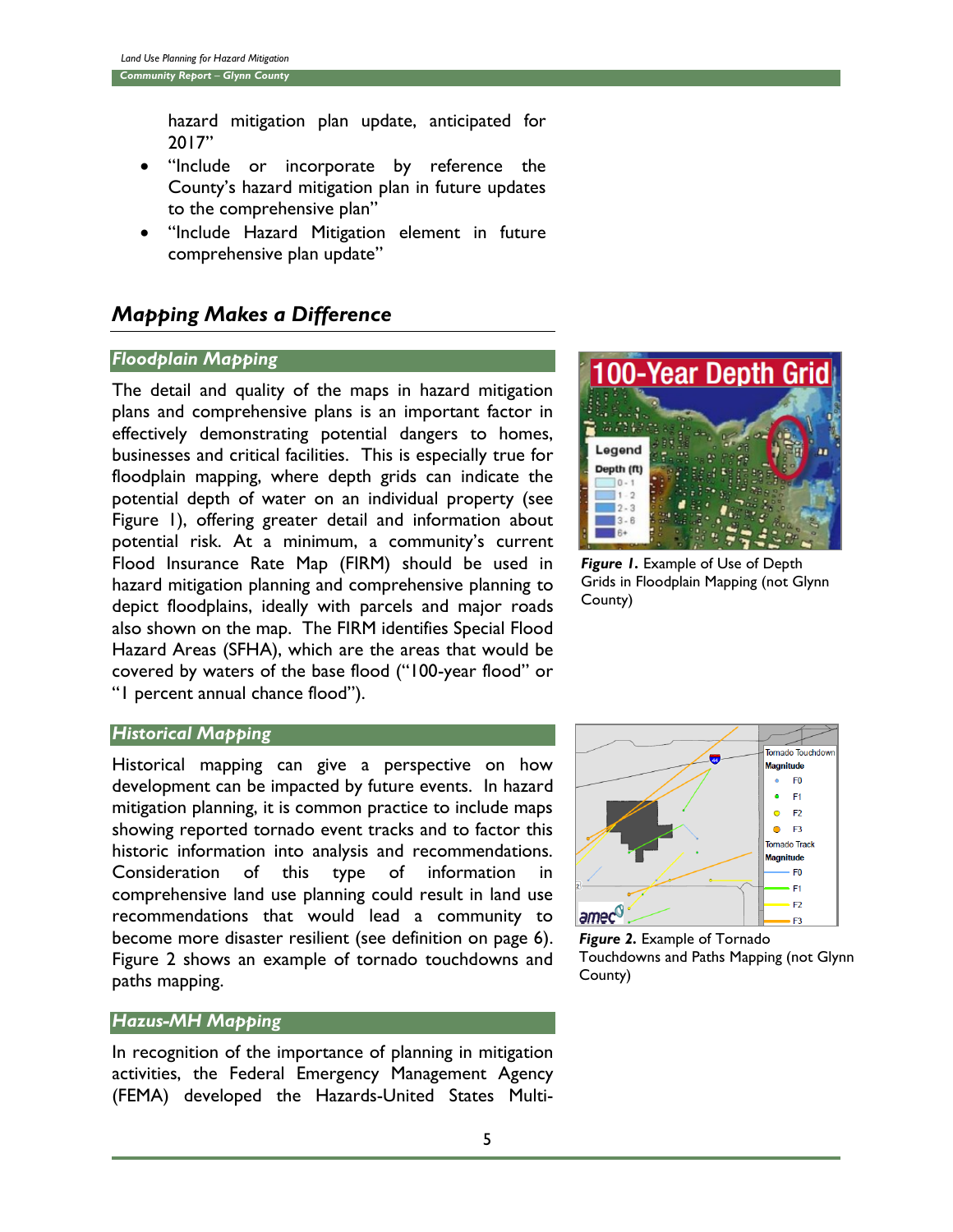Hazards (Hazus-MH) tool. It is a powerful disaster risk assessment tool based on geographic information systems (GIS). This tool enables communities of all sizes to predict estimated losses from floods, hurricanes, earthquakes, and other natural disasters and also to measure the beneficial impact of various mitigation practices that might help reduce those losses.

In 2012, DCA partnered with The Polis Center at Indiana University-Purdue University Indianapolis (IUPUI) to develop detailed risk assessments using Hazus-MH. The assessments are focused on defining risk from hurricanes, riverine floods, coastal floods and tornados. They will identify the characteristics and potential consequences of a natural disaster, show how much of the community could be affected, and estimate the potential for damage to community assets. These reports can be used for hazard mitigation planning by identifying strategies for protection of existing buildings and infrastructure, and also by providing information to support future development decisions, ultimately enhancing local communities' ability to be disaster resilient.

DCA plans to provide three reports to each of the 20 counties in the 2008 Presidential Disaster Declaration free of charge. These will include:

- 1. A multi hazard risk assessment supplement report (based on a Hazus-MH Level 2 study of the County that incorporates local inventories of buildings, essential facilities and other infrastructure)
- 2. The Hazus-MH Level 2 dataset, with the analysis and reports that were used to produce the multi hazard risk assessment report
- 3. An existing land use map "conflicts report" showing where developed areas overlap with FEMA-designated Special Flood Hazard Areas (see also "Existing Land Use Mapping" on p. 7)

Each community is strongly encouraged to work with state and federal initiatives to produce more detailed risk assessments for their hazard mitigation plans.

#### *Existing Land Use Mapping*

Under the new DCA minimum planning standards, effective January 1, 2013, comprehensive plans are not

## DEFINITION: DISASTER RESILIENT

The Community and Regional Resilience Institute (CARRI) defines a disaster resilient community as one that is able to: *effectively prepare for, respond to, and successfully recover from a manmade or natural disaster, by having the ability to quickly:*

- *Return citizens to work*
- *Reopen schools and businesses*
- *Restore the essential services needed for a full and swift economic and social recovery*

[http://www.ResilientUs.org](http://www.resilientus.org/)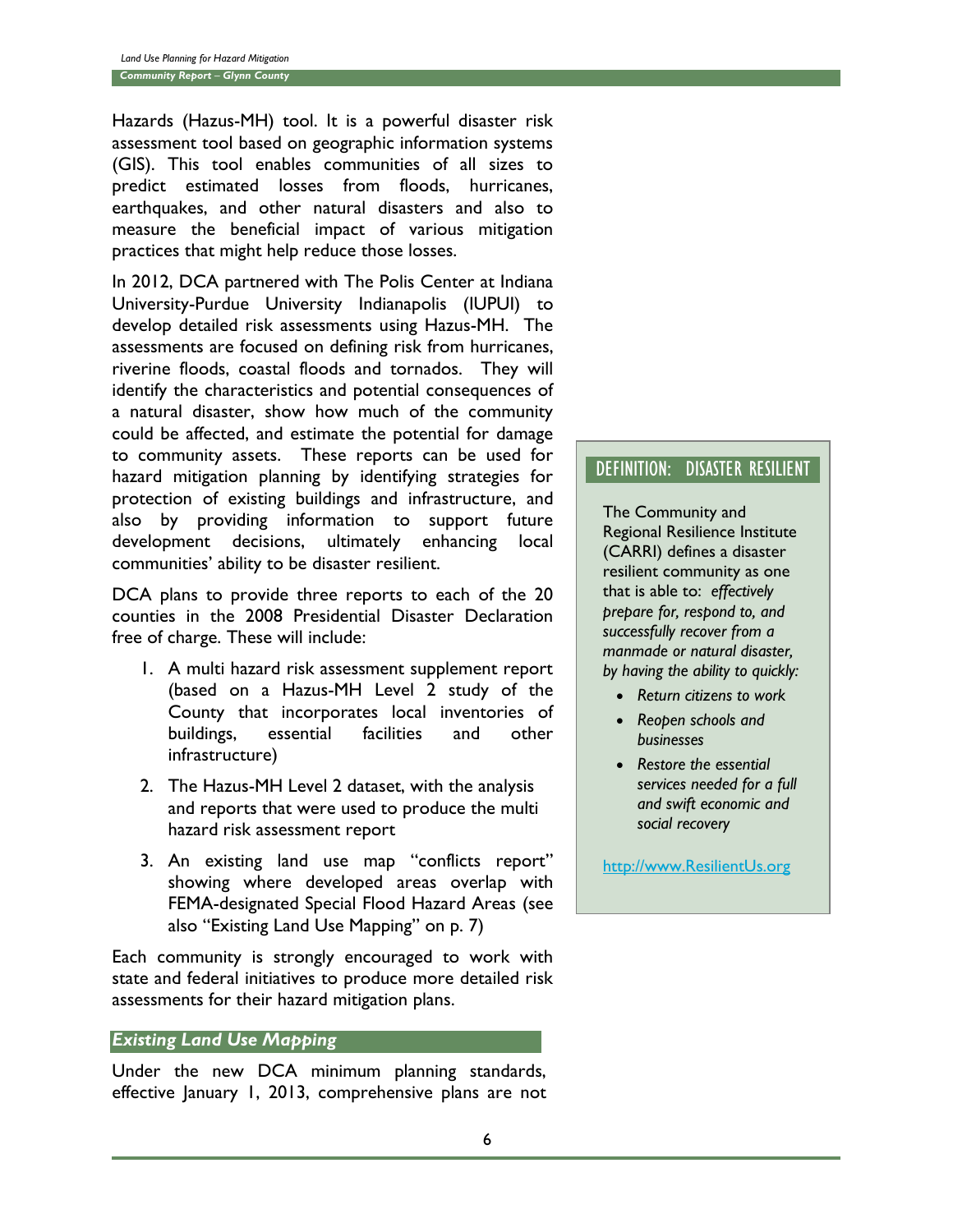required to include an existing land use (ELU) map. An ELU map is an important tool for hazard mitigation planning. Communities are encouraged to maintain an ELU map that can be used in both comprehensive and hazard mitigation planning, and DCA can provide an alternative suitable map to communities that have limited staff or technical resources with an alternative suitable map. Specifically, DCA can download a county's WinGAP tax database into Hazus to produce a parcelbased land use map and a local building stock map (based on county-provided "essential facilities" data that are incorporated into the Hazus Level 2 database). The resulting map can provide accurate information for risk assessment.

#### *Future Land Use/Development Mapping*

Informed land use planning should give consideration to potential natural hazards. Land use plans that encourage development in areas that can be at risk of flood damage may be compromising hazard mitigation efforts. When this is the case, it is an indication that planning for future development has not taken into account the potential impacts of natural hazards. Addition of a "Special Flood Hazard Area" or "Floodplain" category on future land use/development maps can highlight areas not suitable for certain types of development (see Figure 3).

Many hazard mitigation plans also do not effectively incorporate land use mapping. Coordination of land use mapping and potential natural hazards analysis is critical to reducing damage and making communities more disaster resilient. This coordination can be achieved by preparing hazard mitigation and comprehensive plan updates at the same time to ensure mapping consistency. If plan updates occur at different times, it is important to include the most recent version of the community's future land use/development map in the hazard mitigation planning process.



*Figure 3.* An example of a Future Development Map that includes the floodplain as a character area category (shown in dark green)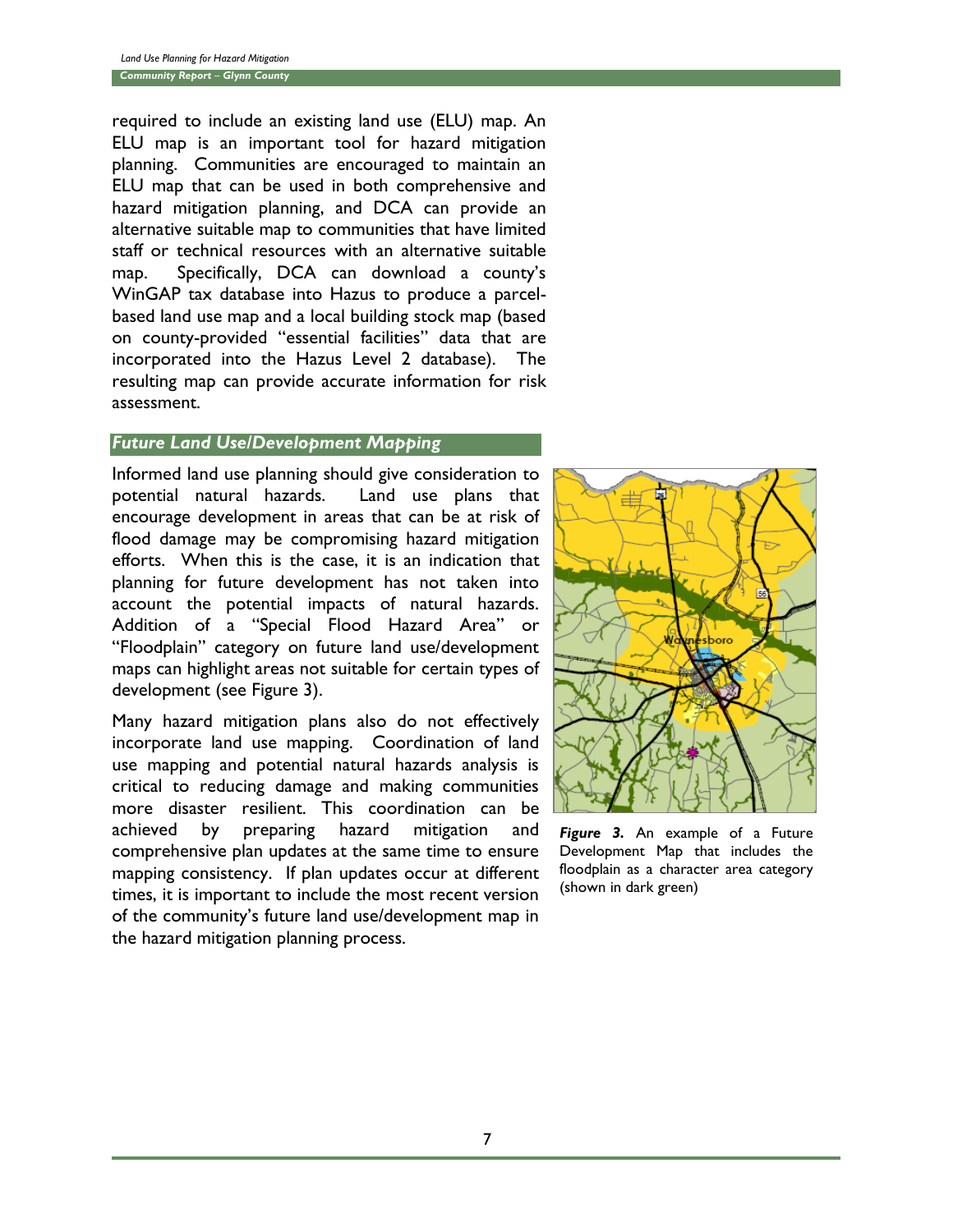# *Integration: Tools & Techniques*

A variety of tools and techniques can be used to link hazard mitigation planning and land use planning. Successful approaches can include:

- Establish complementary goals, policies and recommendations in hazard mitigation plans and comprehensive plans (e.g. land use, natural resource protection/environmental management, transportation, public safety, etc.)
- Implement hazard mitigation recommendations/objectives through capital improvement programs and policies (e.g. water/sewer line extension, construction of public facilities) and development regulations (e.g. zoning ordinance, subdivision regulations, building and housing codes)
- Compile, maintain and share current data, trends and maps (e.g. demographic data, growth trends, development patterns, existing land use and future development maps, environmental/natural hazard maps, critical facility and infrastructure maps, etc.)
- Use the hazard mitigation plan and comprehensive plan to promote a strong culture of preparedness and mitigation
- Use state and federal laws such as the Disaster Mitigation Act of 2000 and other provisions of the Stafford Act, and state planning and zoning enabling laws as leverage while focusing on community need
- Employ proactive and coordinated outreach and stakeholder involvement in planning processes
- Insert hazard mitigation plan action items into the STWP/CWP of the comprehensive plan
- Include a "Special Flood Hazard Area" or "Floodplain" character area/land use category in future land use plans
- Coordinate with the Regional Commission and DCA to align plan update deadlines for hazard mitigation plans and comprehensive plans
- Include a Hazard Mitigation element in a future comprehensive plan update
- Integrate hazard mitigation plans with other local plans, which can include:
	- o Area Plans also known as subarea, small area, sector, or character area plans, they focus on specific parts of a community like a downtown business district, neighborhood or traffic corridor
	- o Functional Plans focus on particular community services or functions, such as sewer and water, transit, parks and recreation, or stormwater management
	- o Operational Plans focus on procedural protocols such as emergency operations or continuity of operations for government agencies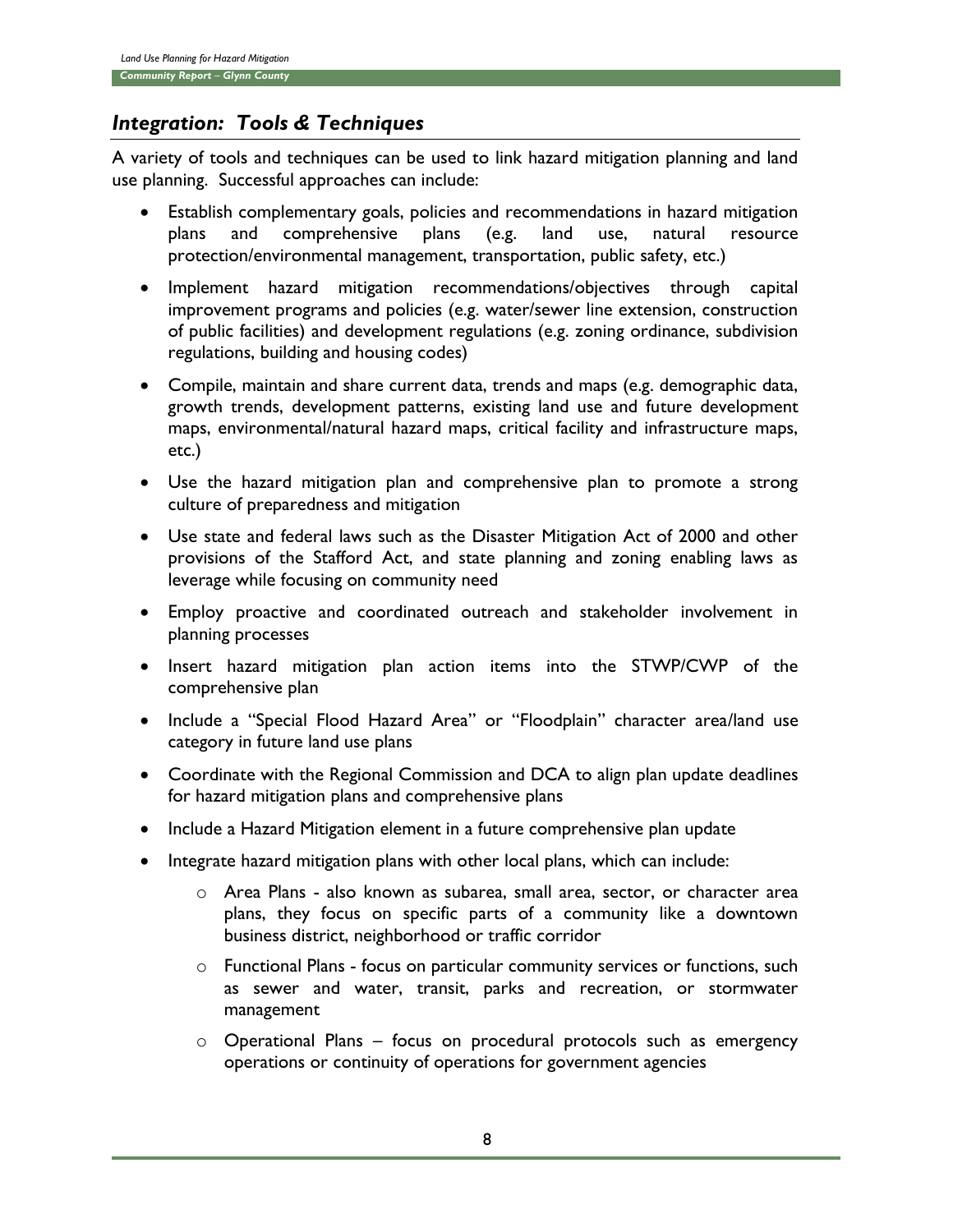# **KEY FINDINGS: GLYNN COUNTY**

The Hazard Mitigation Planning Analysis table on the following page is an assessment of how the current hazard mitigation plan, local comprehensive plans (individual plans for Glynn County and Brunswick) and regional plan address topics that are required by FEMA to be included in a hazard mitigation plan. Recommendations pertaining to each topic identified as an "opportunity for improvement" are provided in the next section.

It should be noted that DCA minimum planning standards do not require local and regional comprehensive plans to identify and discuss some important topics in the context of hazard mitigation: *Hazard Identification*, *Critical Facilities*, and *Infrastructure and Utilities.* Local comprehensive plans and regional plans are also not required to specifically address *Review of Mitigation Measures*. As such, the local comprehensive plans and regional plans may not address a required hazard mitigation topic at all, or the plans may provide information on a topic that meets or exceeds comprehensive planning requirements but lacks sufficient detail when compared to hazard mitigation planning requirements. This issue is reflected in Table 1 on the following page, which indicates the level of detail provided in each plan relative to FEMA's hazard mitigation planning requirements. Topics where the level of detail in two or more plans is low are identified as providing an opportunity for improvement and are further described in this section.

# HAZARD MITIGATION PLANNING ANALYSIS OVERVIEW

#### *Methodology:*

The analysis identifies linkages and disconnects between county hazard mitigation plans prepared under the FEMA Disaster Mitigation Act (DMA) planning requirements and local and regional comprehensive plans prepared under DCA standards and procedures for planning.

#### *Outcome:*

Recommendations for the communities and regional commission to consider as they engage in future planning efforts.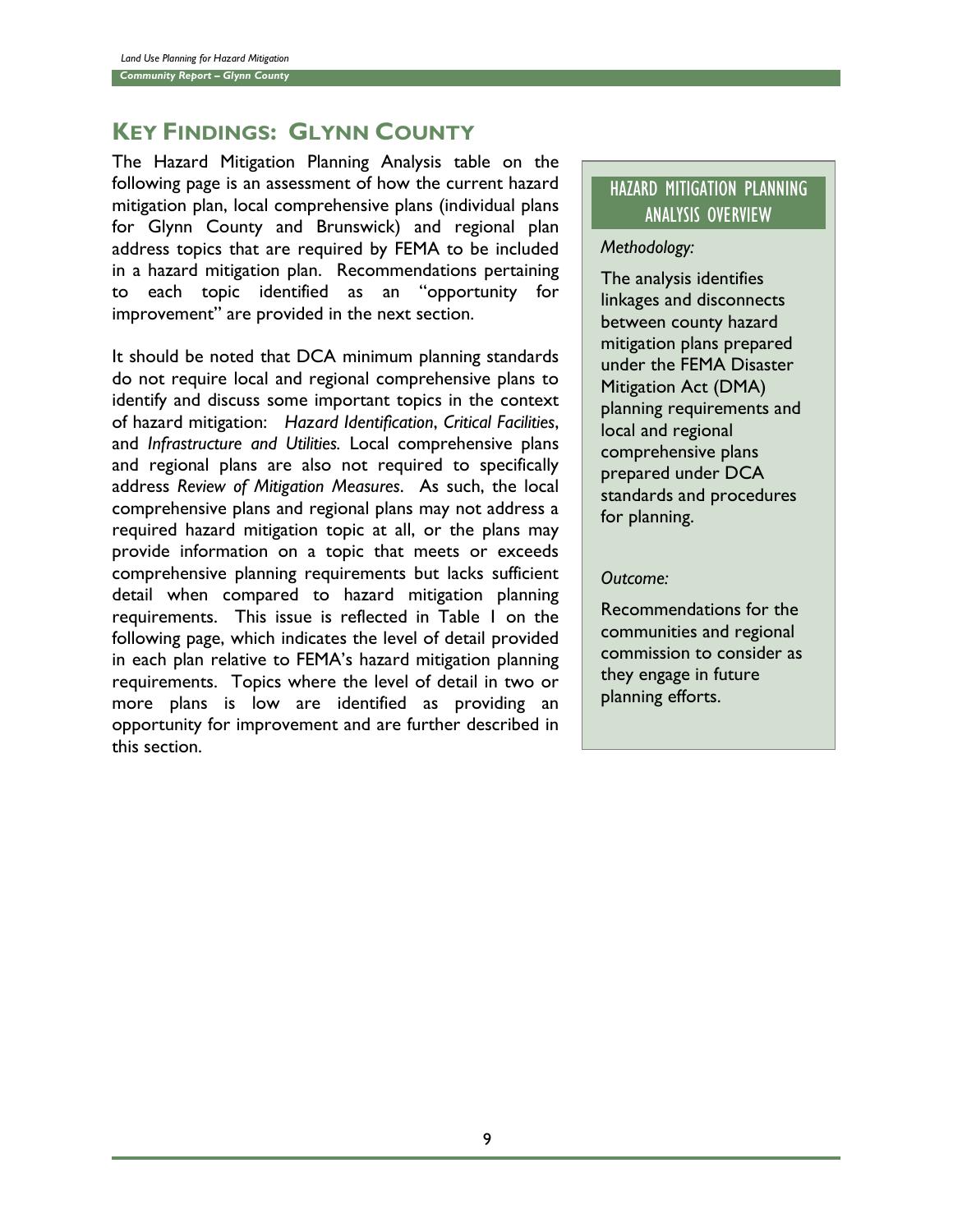*Community Report – Glynn County*

|                          |                              | Level of Detail                      |                  |                                                                                                                                                                                                                                                                                                                                                                                                                                                                                                                                                                                                                                                                                                                                                                                                                                                                                                                                                                                                                                                                                                    |                              |
|--------------------------|------------------------------|--------------------------------------|------------------|----------------------------------------------------------------------------------------------------------------------------------------------------------------------------------------------------------------------------------------------------------------------------------------------------------------------------------------------------------------------------------------------------------------------------------------------------------------------------------------------------------------------------------------------------------------------------------------------------------------------------------------------------------------------------------------------------------------------------------------------------------------------------------------------------------------------------------------------------------------------------------------------------------------------------------------------------------------------------------------------------------------------------------------------------------------------------------------------------|------------------------------|
| <b>Topic</b>             | Hazard<br>Mitigation<br>Plan | County & City<br>Comprehensive Plans | Regional<br>Plan | <b>Comments</b>                                                                                                                                                                                                                                                                                                                                                                                                                                                                                                                                                                                                                                                                                                                                                                                                                                                                                                                                                                                                                                                                                    | Opportunity for<br>provement |
| Hazard<br><b>Mapping</b> | <b>Medium</b>                | Medium                               | Medium           | The hazard mitigation plan includes a GIS-based floodplain<br>map (not the official FIRM) with AE and VE-Zones in addition<br>to a comprehensive road network. Additional maps include<br>repetitive loss and SLOSH storm surge mapping. The County's<br>comprehensive plan provides a Special Flood Hazard Map with<br>A, AE & VE zones and major roads shown; a Hurricane Storm<br>Surge Map is also included in the plan. Brunswick's<br>comprehensive plan provides a GIS-based 100-Year Floodplain<br>Map that shows/labels all roads but does not include parcels.<br>The regional plan's GIS-based Regionally Important Resources<br>(RIR) Surface Waters Map shows "flood zones" (county labels,<br>city boundaries and streets are not shown), and individual RIR<br>maps are provided for each county (city boundaries, parcel<br>data and streets not shown). The Regional Assessment includes<br>a GIS-based "FEMA Flood Zones Map" with city limits and<br>major roads shown. The regional plan also maps Tropical<br>Storm Surge Zones.                                              |                              |
| Hazard<br>Identification | <b>Medium</b>                | Medium                               | <b>Medium</b>    | The hazard mitigation plan provides a general discussion of the<br>flood hazard area, including the number and detail of events.<br>Repetitive loss, tornado and severe storm hazards are also<br>identified. A copy of the County's Flood Mitigation Plan is<br>provided in the Appendix. The County's comprehensive plan<br>discusses the county's susceptibility to flooding and past storm<br>events that contributed to flooding, and it also references the<br>Georgia Hurricane Plan and identifies hurricane evacuation<br>routes. Brunswick's plan cites the potential for tropical storms,<br>hurricanes, and tornados and discusses susceptibility to flooding<br>based on the city's location in the floodplain. The regional<br>plan summarizes floodplain functions and the increased risks of<br>flooding along the Georgia Coast, and it identifies "Special<br>Flood Hazard Areas" as a Regionally Important Resource. The<br>plan also discusses the potential for severe storms and the<br>need to prepare for additional major events that may arise<br>due to climate change. |                              |

**Table 1 Hazard Mitigation Planning Analysis**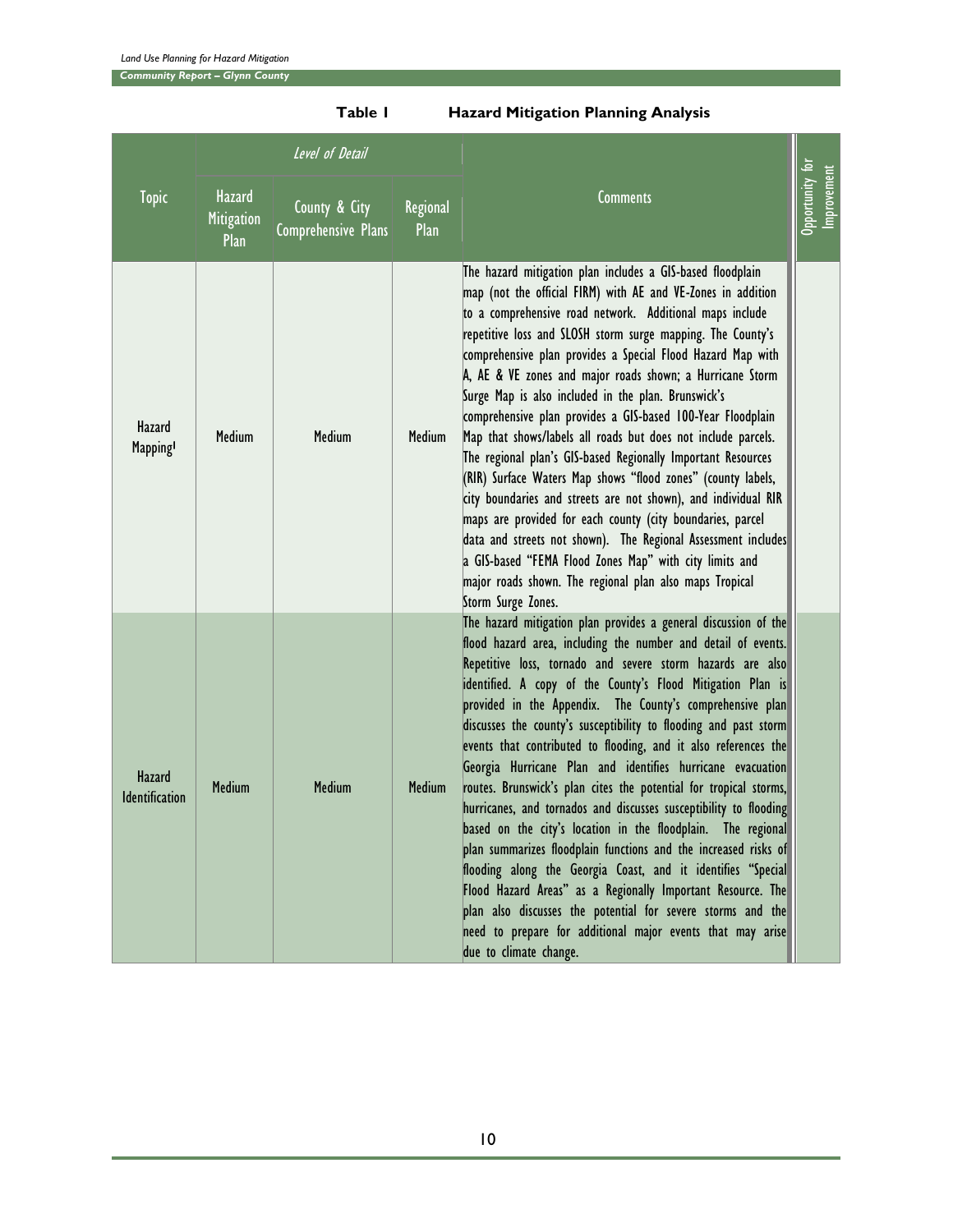*Community Report – Glynn County*

|                                                                                                   |                                     | Level of Detail                      |                  |                                                                                                                                                                                                                                                                                                                                                                                                                                                                                                                                                                                                                                                                                                                                                                                  |                                           |
|---------------------------------------------------------------------------------------------------|-------------------------------------|--------------------------------------|------------------|----------------------------------------------------------------------------------------------------------------------------------------------------------------------------------------------------------------------------------------------------------------------------------------------------------------------------------------------------------------------------------------------------------------------------------------------------------------------------------------------------------------------------------------------------------------------------------------------------------------------------------------------------------------------------------------------------------------------------------------------------------------------------------|-------------------------------------------|
| <b>Topic</b>                                                                                      | Hazard<br><b>Mitigation</b><br>Plan | County & City<br>Comprehensive Plans | Regional<br>Plan | Comments                                                                                                                                                                                                                                                                                                                                                                                                                                                                                                                                                                                                                                                                                                                                                                         | Opportunity for<br>Improvement            |
| Land Use<br>Mapping <sup>2</sup>                                                                  | Low                                 | Low                                  | Medium           | The hazard mitigation plan does not include future land use<br>mapping. The County's comprehensive plan includes a Future<br>Development Map, which is not parcel-based and does not<br>show the floodplain. The plan state's the County's intent to<br>prepare a Development Suitability Map to guide patterns of<br>development; criteria would include the presence of floodplains<br>and susceptibility to damage from storm surge. Brunswick's<br>Future Development Map shows/labels all roads and includes a<br>"Marsh" character area but does not show parcels or the<br>floodplain. The regional plan's Future Development Map<br>depicts predominant development patterns. It shows county<br>boundaries, and the "Conservation" category includes the<br>floodplain. | $\checkmark$<br>See p.<br>$\overline{13}$ |
| Land Use<br><b>Discussion</b>                                                                     | <b>Medium</b>                       | High                                 | <b>Medium</b>    | The local comprehensive plans provide the most detail about<br>existing/future land uses and development patterns.                                                                                                                                                                                                                                                                                                                                                                                                                                                                                                                                                                                                                                                               |                                           |
| Critical Facilities<br>Definition & List                                                          | Low                                 | Low                                  | Low              | Critical facilities are not defined in any plan. Critical and<br>essential facilities are listed in the hazard mitigation plan.<br>The local comprehensive plans and regional plan discuss some<br>facilities ("community facilities") which can be classified as<br>critical facilities.                                                                                                                                                                                                                                                                                                                                                                                                                                                                                        | $\checkmark$<br>See pp.<br>$13 - 14$      |
| Infrastructure &<br><b>Utilities</b><br>Definition & List                                         | Low                                 | Low                                  | Low              | No plan provides a definition. The hazard mitigation plan<br>provides a partial list of infrastructure and utilities. The local<br>and regional comprehensive plans address some primary<br>utilities and the transportation network but do not describe or<br>define infrastructure/utilities which could be impacted by<br>natural hazards, with the exception that the local and regional<br>comprehensive plans summarize evacuation routes.                                                                                                                                                                                                                                                                                                                                 | $\checkmark$<br>See pp.<br>$13 - 14$      |
| <b>Planning Process</b><br><b>Discussion</b><br>(timeframe, no.<br>of meetings &<br>use of media) | High                                | High                                 | High             | All plans provide a detailed discussion of the planning process.                                                                                                                                                                                                                                                                                                                                                                                                                                                                                                                                                                                                                                                                                                                 |                                           |
| <b>Planning Process</b><br>Participants                                                           | <b>High</b>                         | High                                 | <b>High</b>      | Plans identify participants in the planning process.                                                                                                                                                                                                                                                                                                                                                                                                                                                                                                                                                                                                                                                                                                                             |                                           |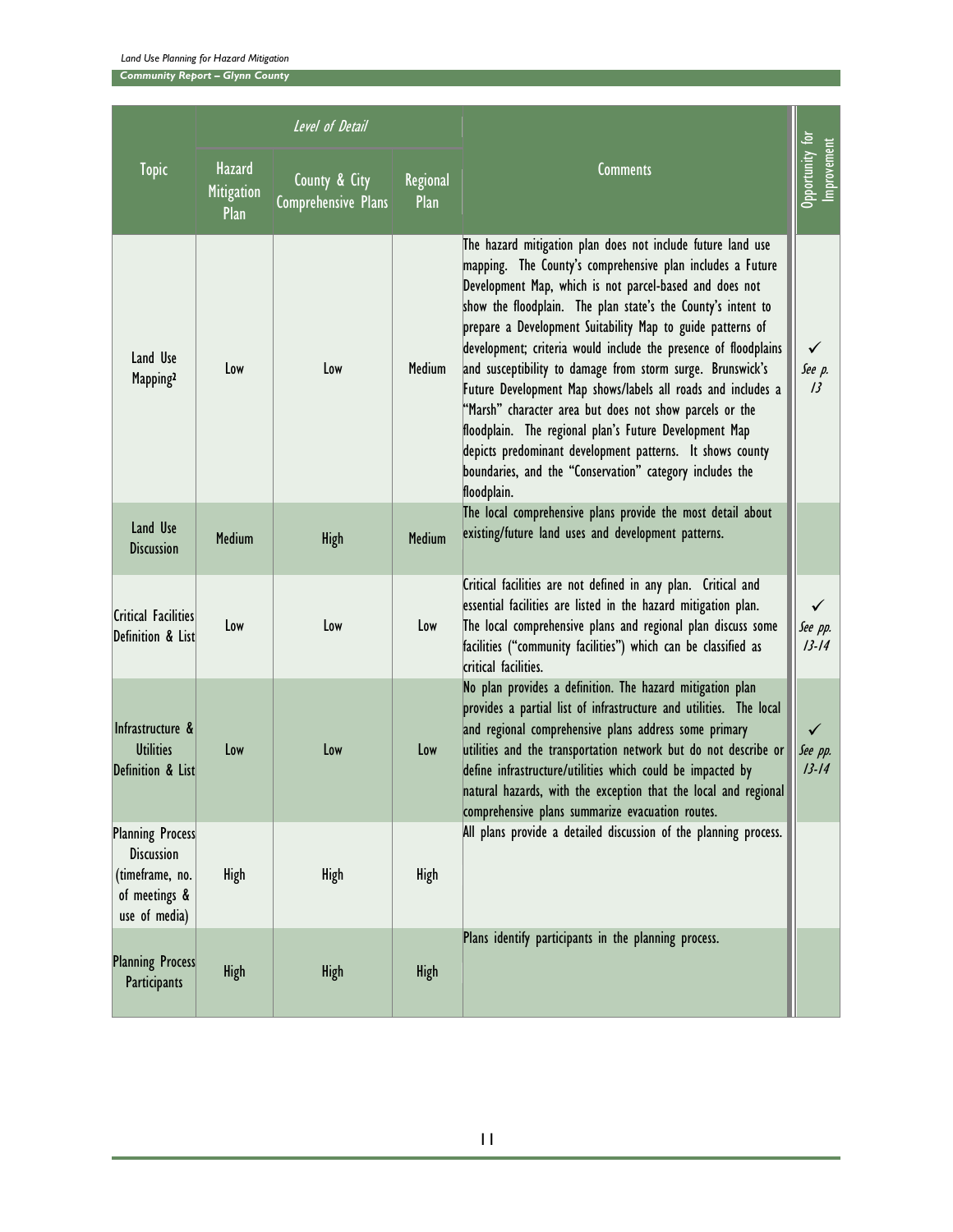*Community Report – Glynn County*

|                                                                                                                  |                                     | Level of Detail                      |                  |                                                                                                                                                                                                                                                                           |                                |
|------------------------------------------------------------------------------------------------------------------|-------------------------------------|--------------------------------------|------------------|---------------------------------------------------------------------------------------------------------------------------------------------------------------------------------------------------------------------------------------------------------------------------|--------------------------------|
| <b>Topic</b>                                                                                                     | Hazard<br><b>Mitigation</b><br>Plan | County & City<br>Comprehensive Plans | Regional<br>Plan | <b>Comments</b>                                                                                                                                                                                                                                                           | Opportunity for<br>Improvement |
| Review of<br>Mitigation<br><b>Measures</b>                                                                       | Low                                 | Low                                  | Low              | The local comprehensive plans provide a more comprehensive<br>list of mitigation measures, but all three plans excluded a<br>comprehensive discussion of why certain approaches might be<br>better than others to address natural hazards and promote<br>mitigation.      | See pp.<br>$14 - 16$           |
| Vulnerable<br>Population,<br>Economy/Tax<br>Base &<br>Cultural/Historic<br><b>Resources</b><br><b>Discussion</b> | Low                                 | <b>Medium</b>                        | <b>Medium</b>    | The hazard mitigation plan provides information about cultural<br>resources but does not address the other topics. The local<br>and regional comprehensive plans discuss economy/tax base &<br>cultural/historic resources in more detail than vulnerable<br>populations. |                                |

<sup>1</sup> Hazard mapping detail is categorized with respect to the potential to provide estimates of exposure and losses to flood risks, as follows:

- High Detail parcel based, shows comprehensive road network, includes official FIRM
- Medium Detail not parcel based, shows comprehensive road network, includes official FIRM
- Low Detail not parcel based, does not show comprehensive road network, does not include official FIRM

<sup>2</sup> Land use mapping detail is categorized with respect to the Future Land Use / Future Development Map's potential to provide estimates of exposure and losses to flood risks, as follows:

- High Detail parcel based, shows comprehensive road network, includes Special Flood Hazard Area or Floodplain category
- Medium Detail not parcel based, shows comprehensive road network, includes Special Flood Hazard Area or Floodplain category
- Low Detail not parcel based, does not show comprehensive road network, does not include Special Flood Hazard Area or Floodplain category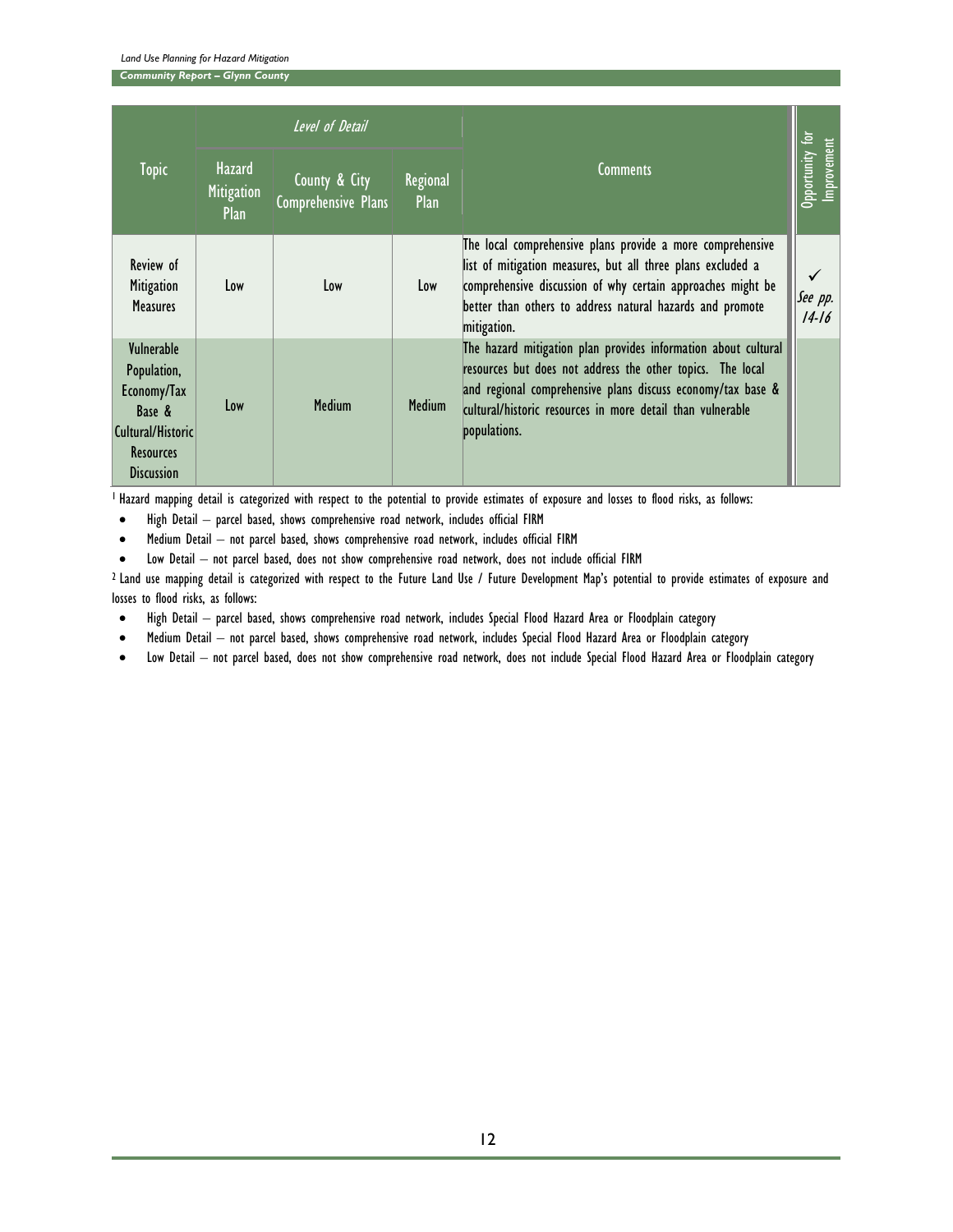# RECOMMENDATIONS: NEXT STEPS FOR YOUR COMMUNITY & REGIONAL **COMMISSION**

#### Land Use Mapping

The future land use map or future development map should be used to guide development away from high hazard areas. Specifically, showing the floodplain on these maps clearly indicates areas not suitable for certain types of development. In addition, parcel-level data and details such as streets labels make it easier to identify where the floodplain overlaps with properties. While character-area based future development maps generally focus on development patterns rather than parcelspecific uses, the addition of parcels along with a "Floodplain" or "Special Flood Hazard Area" character area makes the map a more effective hazard mitigation tool (see Figure 4).

It is recommended that future development maps and future land use maps show parcel lines, the floodplain boundary, and major streets (with street labels). At the regional planning level, consideration should be given to mapping floodplains separately in the Regional Agenda's Regional Development Map so that boundaries are clearly shown.

CRC and DCA can provide assistance with land use mapping.

# Critical Facilities Definition & List; Infrastructure & Utilities Definition & List

In the context of hazard mitigation planning, critical facilities<sup>1</sup> are structures the community identifies as essential to the health and welfare of the population, and that are especially important following a disaster. They include, but are not limited to: hospitals and other medical facilities, fire and police stations, primary communications facilities, emergency operations centers (EOCs), schools, shelters, and other facilities required in an emergency.

<sup>1</sup>The term "essential facilities" is another term used in hazard mitigation planning. Essential facilities are, generally, a subset of critical facilities that include: medical facilities, police and fire stations, emergency operations centers, evacuation shelters and schools, and other structures that house first responder equipment or personnel.



Figure 4. Example of a parcel-based Future Development Map that includes a category for the floodplain (in dark green) and shows/labels roads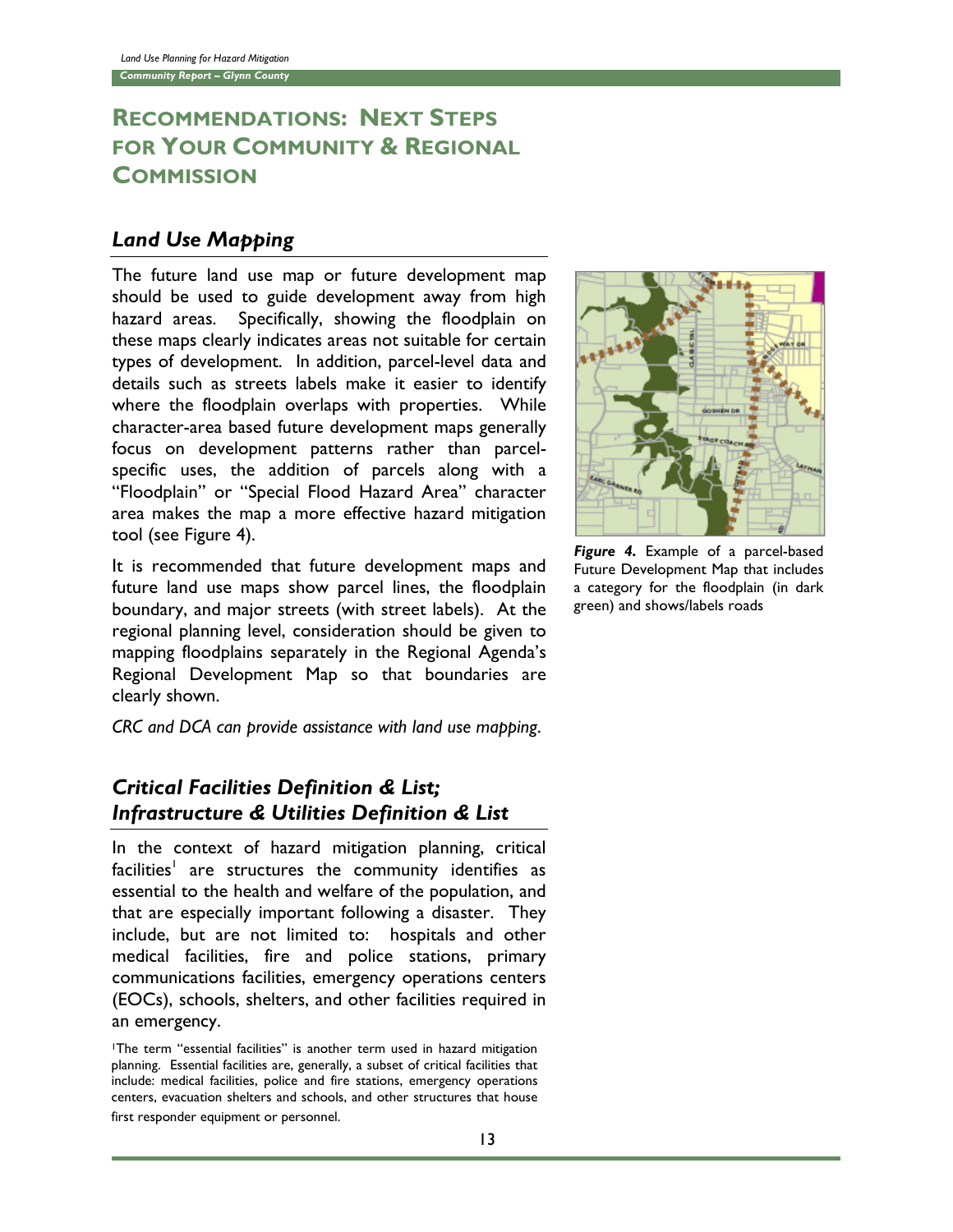Infrastructure and utilities include power stations, water and wastewater treatment facilities, water lines, gas lines, electric lines, roads and bridges.

Identifying and mapping the locations of critical facilities and infrastructure provides communities an instant analysis to identify facilities that may be at risk due to flooding, tornadoes and severe storms. Policies and procedures for protecting or removing critical facilities can then be prioritized. Mapping can also aid in future placement of critical facilities to avoid at-risk locations. The comprehensive plan can include appropriate policies for protecting critical facilities and infrastructure.

Local comprehensive plans address the topics of "community facilities and services" and "transportation," and often provide an inventory of facilities, infrastructure and utilities that can also be identified as "critical facilities." However, a common definition of "critical facilities" is needed. The term should be incorporated into the comprehensive plan so that these facilities are recognized by everyone. It is appropriate to develop a broader definition for critical facilities which includes infrastructure and utilities. In future plan updates, which will follow the 2013 Minimum Planning Standards, this topic can be addressed in the required "Needs and Opportunities" section, or under a separate (optional) "Hazard Mitigation" section.

The regional plan can include a definition of critical facilities in the Regional Assessment and can include policy recommendations to address future critical facility siting and infrastructure expansion in the Guiding Principles section of the Regional Agenda.

*On-line GEMA resources can be used to assist the County and Brunswick with this task (see Figure 5).*

# *Review of Mitigation Measures*

#### *Overview*

A comprehensive review of mitigation measures within the hazard mitigation plan document is required under the Disaster Mitigation Act of 2000 (DMA) to identify the appropriate mitigation actions for implementation. This review allows a community to identify whether all reasonable measures have been evaluated, and also to

#### **CODES AND DEFINITIONS**

|                | <b>Facility Type (Column AD)</b>          |                |                   | <b>Structural Type (Column AB)</b> |
|----------------|-------------------------------------------|----------------|-------------------|------------------------------------|
| ID             | <b>Description</b>                        | ID             | Value             | <b>Description</b>                 |
| 1              | Private Two-Year College                  | 1              | C1                | <b>Concrete Moment F</b>           |
| $\overline{2}$ | <b>Public Two-Year College</b>            | 3              | C <sub>2</sub>    | <b>Concrete Shear Wal</b>          |
| 3              | Private Four-Year College                 | 4              | C <sub>3</sub>    | <b>Concrete Frame witl</b>         |
| $\overline{a}$ | <b>Public Four-Year College</b>           | 5              | MH                | <b>Manufactured Hous</b>           |
| 5              | Airport                                   | 6              | Ō                 | <b>Other Building Type</b>         |
| 6              | <b>City Hall</b>                          | 7              | P <sub>1</sub>    | <b>Precast Concrete Til</b>        |
| 7              | <b>City Jail</b>                          | 8              | P <sub>2</sub>    | <b>Precast Concrete Fra</b>        |
| 8              | <b>County Correctional Institution</b>    | 9              | RM1               | <b>Reinforced Masonry</b>          |
| 9              | <b>County Jail</b>                        | 10             | <b>RM2</b>        | <b>Reinforced Masonry</b>          |
| 10             | Courthouse                                | 11             | S <sub>1</sub>    | <b>Steel Moment Fram</b>           |
| 11             | <b>Federal Penitentiarv</b>               | 12             | S <sub>2</sub>    | <b>Steel Braced Frame</b>          |
| 12             | <b>Fire Station</b>                       | 13             | S3                | <b>Steel Light Frame</b>           |
| 13             | <b>High School</b>                        | 15             | S <sub>4</sub>    | Steel Frame with Ca                |
| 14             | <b>High School, Public</b>                | 16             | S <sub>5</sub>    | Steel Frame with Un                |
| 15             | <b>Hospital, Admissions Entrance</b>      | 17             | URM               | <b>Unreinforced Masor</b>          |
| 16             | <b>Hospital, Emergency Entrance</b>       | 18             | <b>UNK</b>        | <b>Unknown Building T</b>          |
| 17             | Library                                   | 19             | W1                | Wood, Light Frame                  |
| 18             | <b>Marshals Office</b>                    | 20             | W <sub>2</sub>    | Wood, Commercial                   |
| 19             | <b>Police Station</b>                     |                |                   |                                    |
| 20             | <b>Private School</b>                     |                |                   | <b>Occpancy Class (Column AC)</b>  |
| 21             | <b>Sheriffs Office</b>                    | ID             | Value             | <b>Description</b>                 |
| 22             | <b>State Prison</b>                       | 1              | COM <sub>1</sub>  | <b>Retail Trade</b>                |
| 23             | <b>Private University</b>                 | $\overline{2}$ | COM <sub>2</sub>  | <b>Wholesale Trade</b>             |
| 24             | <b>Public University</b>                  | 4              | COM3              | Personal And Repair                |
| 25             | <b>Public Vocational Technical School</b> | 5              | COM4              | Professional/Techni                |
| 26             | <b>Wastewater Treatment Plant</b>         | 7              | COM5              | <b>Banks</b>                       |
| 27             | <b>Water System</b>                       | 8              | COM6              | Hospital                           |
| 28             | C&D                                       | 9              | COM7              | Medical Office and 0               |
| 29             | Landfill                                  | 10             | <b>COM8</b>       | <b>Entertainment &amp; Re</b>      |
| 30             | <b>MSWL</b>                               | 11             | COM9              | <b>Theaters</b>                    |
| 31             | <b>SL</b>                                 | 12             | COM <sub>10</sub> | <b>Parking Garages</b>             |

*Figure 5.* GEMA's Mitigation Planning Documents webpage includes a Critical Facility Data Collection Spreadsheet [\(www.gema.ga.gov\)](http://www.gema.ga.gov/)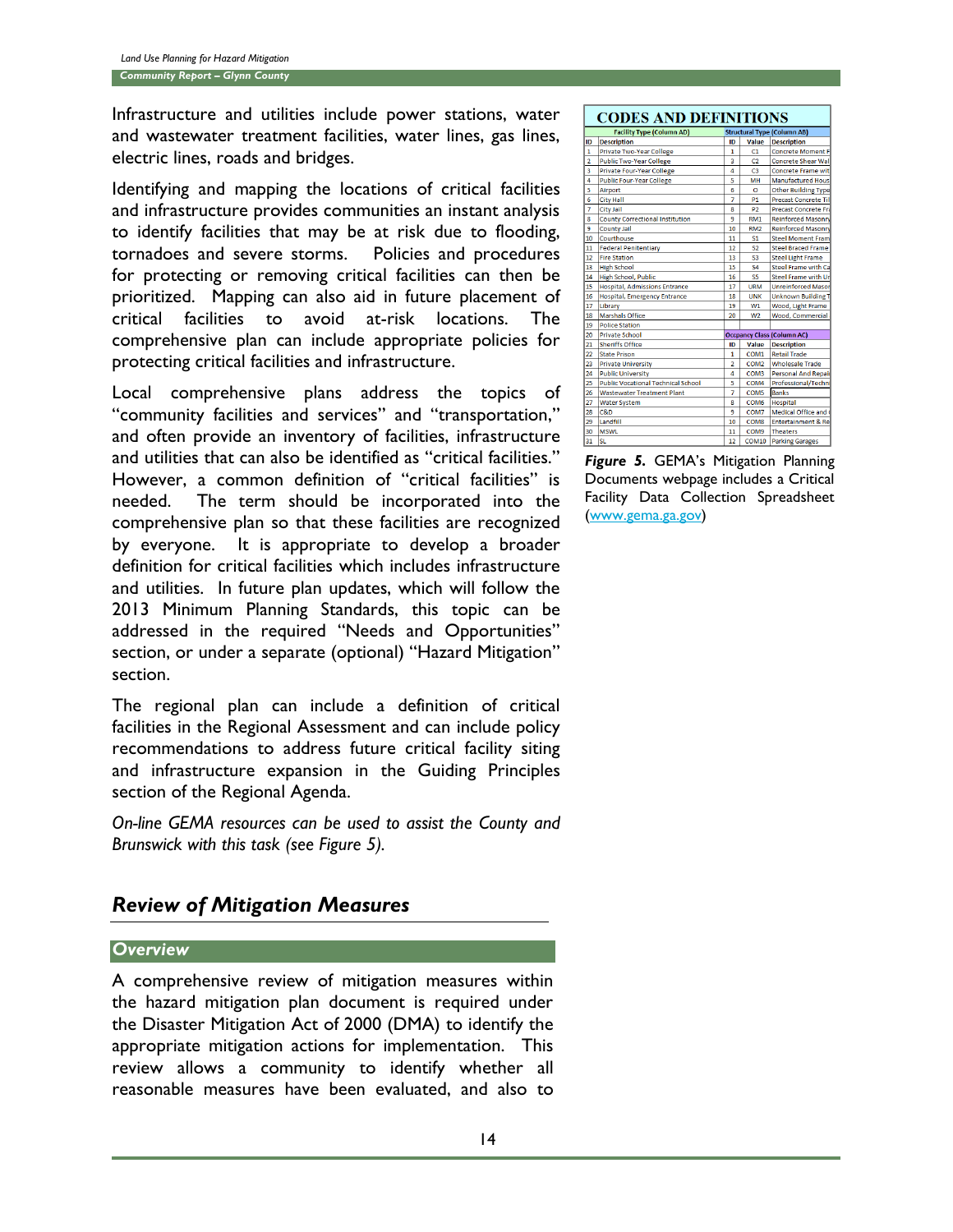determine the most appropriate ones to select for implementation.

Factors such as cost of a project, potential funding sources, community capability, and outside support are some of the variables that are typically incorporated into the decision-making process. FEMA's STAPLEE approach (**S**ocial, **T**echnical, **A**dministrative, **P**olitical, **L**egal, **E**conomic and **E**nvironmental) should also be included in the process of evaluating alternative mitigation actions. A STAPLEE worksheet is available in FEMA's Mitigation Planning "How-to" Guides (see list of resources on p. 17 of this report).

A mitigation project can fall under one of the six categories shown at right. County and city codes, regulations and standards are examples of prevention measures. Since local planning and/or zoning staff administer building and development regulations, it is important to have a coordinated review of existing regulations and potential changes or additions to support hazard mitigation goals. Needed changes or additions can be included in the Community Work Program (CWP) of the comprehensive plan.

Implementation of mitigation measures can be facilitated by the CRC through the identification of key actions in the regional plan's Implementation Program, including the Performance Standards section. Performance standards are achievement thresholds ("Minimum" and "Excellence") that identify specific ordinances, programs, or requirements that may be implemented by local governments for consistency with the regional plan.

Items identified as minimum standards are *essential* activities that local governments are expected to attain or risk losing Qualified Local Government (QLG) status. The excellence standard, by contrast, is intended to apply to *desirable* activities that are included in a menu of recommended best practices. Any local government that attains the excellence threshold may be eligible for the DCA Signature Community Program.

The CRC's Implementation Program includes comprehensive list of performance standards addressing several issues, including those associated with natural hazards, such as: *Infrastructure: Stormwater*, *Intrinsic Resources: Natural*, and *Regional Growth Management*. An example of a standard identified in the *Regional Growth* 

## MITIGATION MEASURE CATEGORIES

- 1. Prevention
- 2. Property Protection
- 3. Natural Resource **Protection**
- 4. Emergency Services
- 5. Structural Projects
- 6. Public Education and Awareness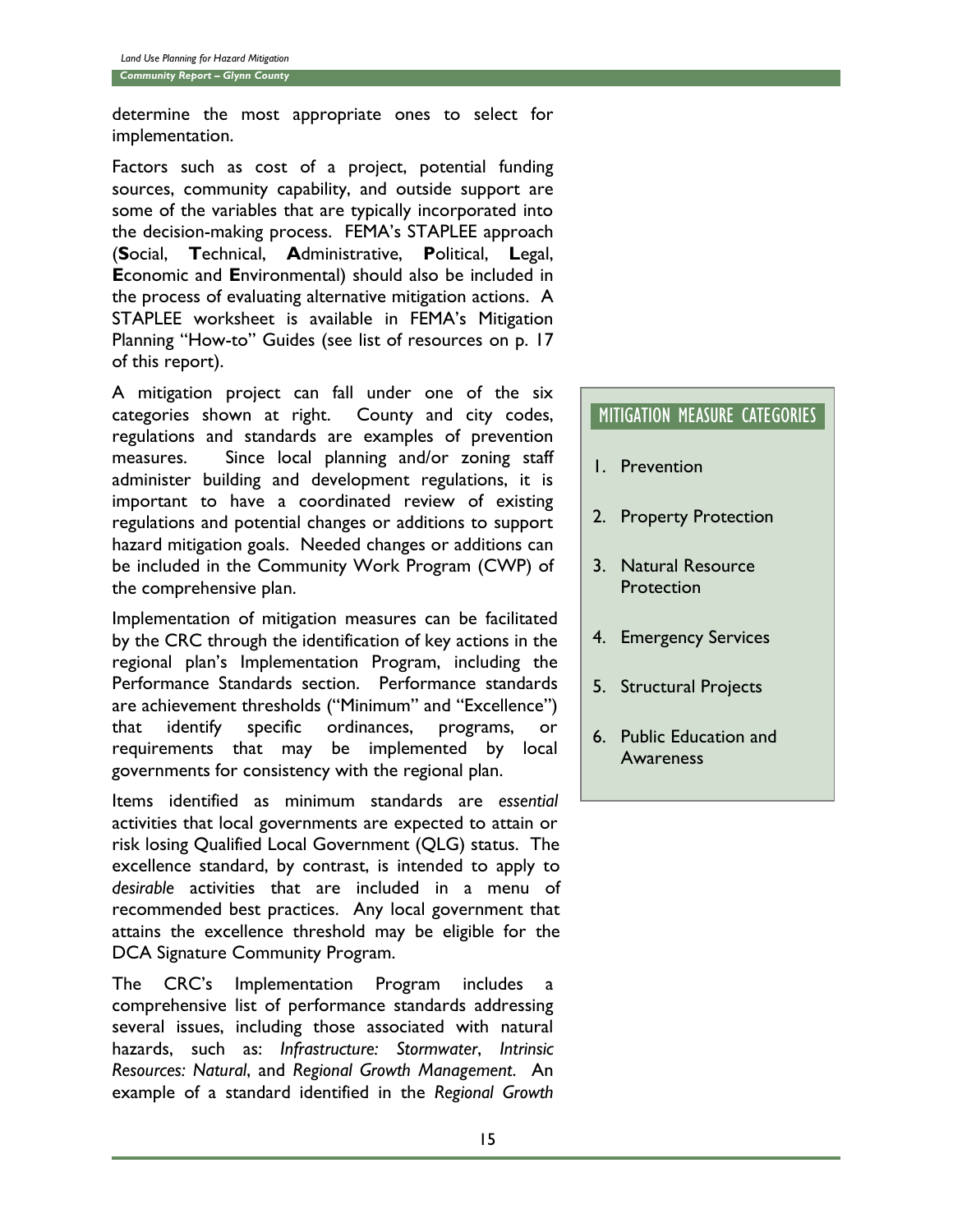*Management* section is: "Participate in the Community Rating System Program"; the following section describes the program. The CRC can also provide technical assistance to help communities implement the recommended activities.

#### *Community Rating System Program*

FEMA's National Flood Insurance Program's (NFIP) Community Rating System (CRS) Program was created as a comprehensive mitigation approach to encourage communities to implement floodplain management activities that go above and beyond the minimum requirements of the NFIP. The NFIP has been effective in requiring new buildings to be protected from damage by a 1% chance flood, also known as the "100-year" or "base" flood. However, flood damage still results from floods that exceed the base flood, from flooding in unmapped areas, and from flooding that affects buildings constructed before the community joined the NFIP.

Under the CRS, communities can be rewarded for doing more than simply regulating construction of new buildings to the minimal national standards. The CRS Program results in a community's residents' flood insurance premiums being discounted to reflect that community's work to reduce flood damage to existing buildings, manage development in areas not mapped by the NFIP, protect new buildings beyond the minimum NFIP protection level, preserve and/or protect natural functions of floodplains, help insurance agents obtain flood data and help people obtain flood insurance.

There are 19 creditable floodplain management activities, organized under four categories: Public Information, Mapping and Regulations, Flood Damage Reduction, and Warning and Response. A community's CRS application must result in 500 credit points under the 19 activities to be eligible for a 5% discount on flood insurance premiums. Every additional 500 points results in an additional 5% reduction.

Glynn County and Brunswick participate in the CRS Program and are encouraged to improve their CRS classification by undertaking new mitigation and floodplain management activities that earn them more credit points.

*FEMA Region IV and the Georgia Department of Natural Resources (DNR) Floodplain Management Office can provide assistance with the CRS Program.*

|                                         | To get started, let's get some general information about your community and its risks. This<br>information will help set the backdrop for you to zero-in on in later steps. |
|-----------------------------------------|-----------------------------------------------------------------------------------------------------------------------------------------------------------------------------|
|                                         | If you have your hazard mitigation plan handy (and it's thorough), this step will likely go quickly                                                                         |
| YOUR COMMUNITY'S FLOOD EXPOSURE         |                                                                                                                                                                             |
| Structures in your SFHA (Zones A and V) |                                                                                                                                                                             |
|                                         |                                                                                                                                                                             |
|                                         | Total number of structures in your A and V zones:                                                                                                                           |
|                                         |                                                                                                                                                                             |
|                                         | Percentage of these that are 1-4 family residential structures:                                                                                                             |
| (numbers only, no % sign)               |                                                                                                                                                                             |
|                                         |                                                                                                                                                                             |
|                                         | Percentage of these structures that are multifamily (5 or more families)                                                                                                    |
| (numbers only, no % sign)               |                                                                                                                                                                             |
|                                         |                                                                                                                                                                             |

*Figure 6.* The CRS Community Self Assessment is a tool that can help communities develop programs and identify CRS activities most appropriate for their particular flood risks

[www.crs2012.org/self-assessment/the](http://www.crs2012.org/self-assessment/the-community-self-assessment/)[community-self-assessment/](http://www.crs2012.org/self-assessment/the-community-self-assessment/)